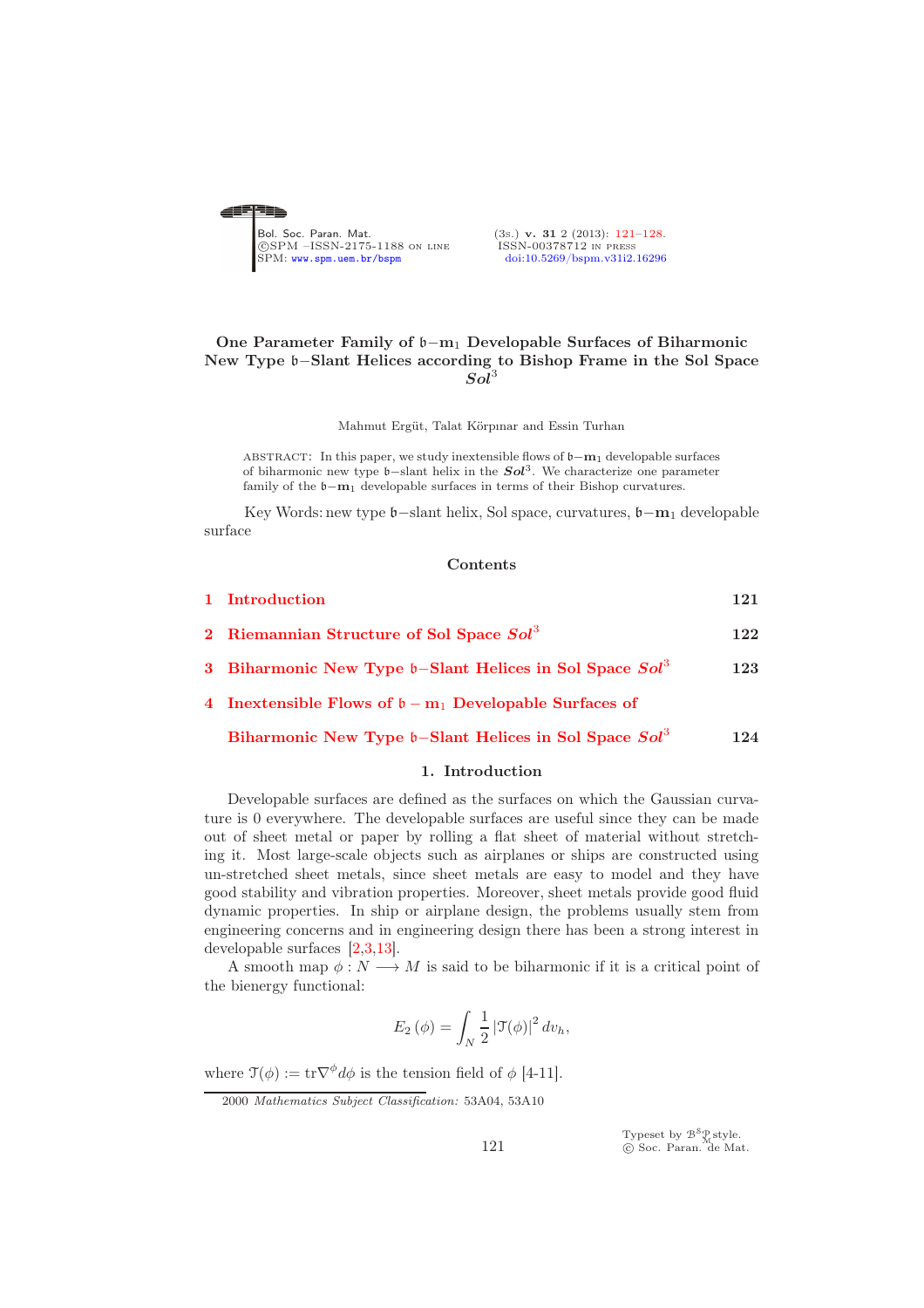The Euler–Lagrange equation of the bienergy is given by  $\mathcal{T}_2(\phi) = 0$ . Here the section  $\mathcal{T}_2(\phi)$  is defined by

$$
\mathcal{T}_{2}(\phi) = -\Delta_{\phi}\mathcal{T}(\phi) + \text{tr}R\left(\mathcal{T}(\phi), d\phi\right)d\phi, \tag{1.1}
$$

and called the bitension field of  $\phi$ . Non-harmonic biharmonic maps are called proper biharmonic maps.

This study is organised as follows: Firstly, we study inextensible flows of  $\mathfrak{b}-m_1$ developable surfaces of biharmonic new type  $\mathfrak{b}$ -slant helix in the  $\mathcal{S}ol^3$ . Finally, characterize one parameter family of the  $\mathfrak{b}-m_1$  developable surfaces in terms of their Bishop curvatures.

# 2. Riemannian Structure of Sol Space Sol<sup>3</sup>

<span id="page-1-0"></span>Sol space, one of Thurston's eight 3-dimensional geometries, can be viewed as R <sup>3</sup> provided with Riemannian metric

$$
g_{\mathbf{Sol}^3} = e^{2z} dx^2 + e^{-2z} dy^2 + dz^2,
$$

where  $(x, y, z)$  are the standard coordinates in  $\mathbb{R}^3$  [\[11](#page-7-2)[,12\]](#page-7-3).

Note that the Sol metric can also be written as:

$$
g_{\mathbf{Sol}^3} = \sum_{i=1}^3 \boldsymbol{\omega}^i \otimes \boldsymbol{\omega}^i,
$$

where

$$
\omega^1 = e^z dx, \quad \omega^2 = e^{-z} dy, \quad \omega^3 = dz,
$$

and the orthonormal basis dual to the 1-forms is

$$
\mathbf{e}_1 = e^{-z} \frac{\partial}{\partial x}, \quad \mathbf{e}_2 = e^z \frac{\partial}{\partial y}, \quad \mathbf{e}_3 = \frac{\partial}{\partial z}.
$$
 (2.1)

Proposition 2.1. For the covariant derivatives of the Levi-Civita connection of the left-invariant metric  $g_{Sol^3}$ , defined above the following is true:

$$
\nabla = \begin{pmatrix} -\mathbf{e}_3 & 0 & \mathbf{e}_1 \\ 0 & \mathbf{e}_3 & -\mathbf{e}_2 \\ 0 & 0 & 0 \end{pmatrix}, \tag{2.2}
$$

 $).$ 

where the  $(i, j)$ -element in the table above equals  $\nabla_{\mathbf{e}_i} \mathbf{e}_j$  for our basis

$$
{\bf e}_k, k = 1, 2, 3
$$
 =  ${\bf e}_1, {\bf e}_2, {\bf e}_3$ .

Lie brackets can be easily computed as:

$$
[\mathbf e_1,\mathbf e_2]=0,\quad [\mathbf e_2,\mathbf e_3]=- \mathbf e_2,\quad [\mathbf e_1,\mathbf e_3]=\mathbf e_1.
$$

The isometry group of  $Sol^3$  has dimension 3. The connected component of the identity is generated by the following three families of isometries:

$$
(x, y, z) \rightarrow (x + c, y, z),
$$
  
\n
$$
(x, y, z) \rightarrow (x, y + c, z),
$$
  
\n
$$
(x, y, z) \rightarrow (e^{-c}x, e^{c}y, z + c)
$$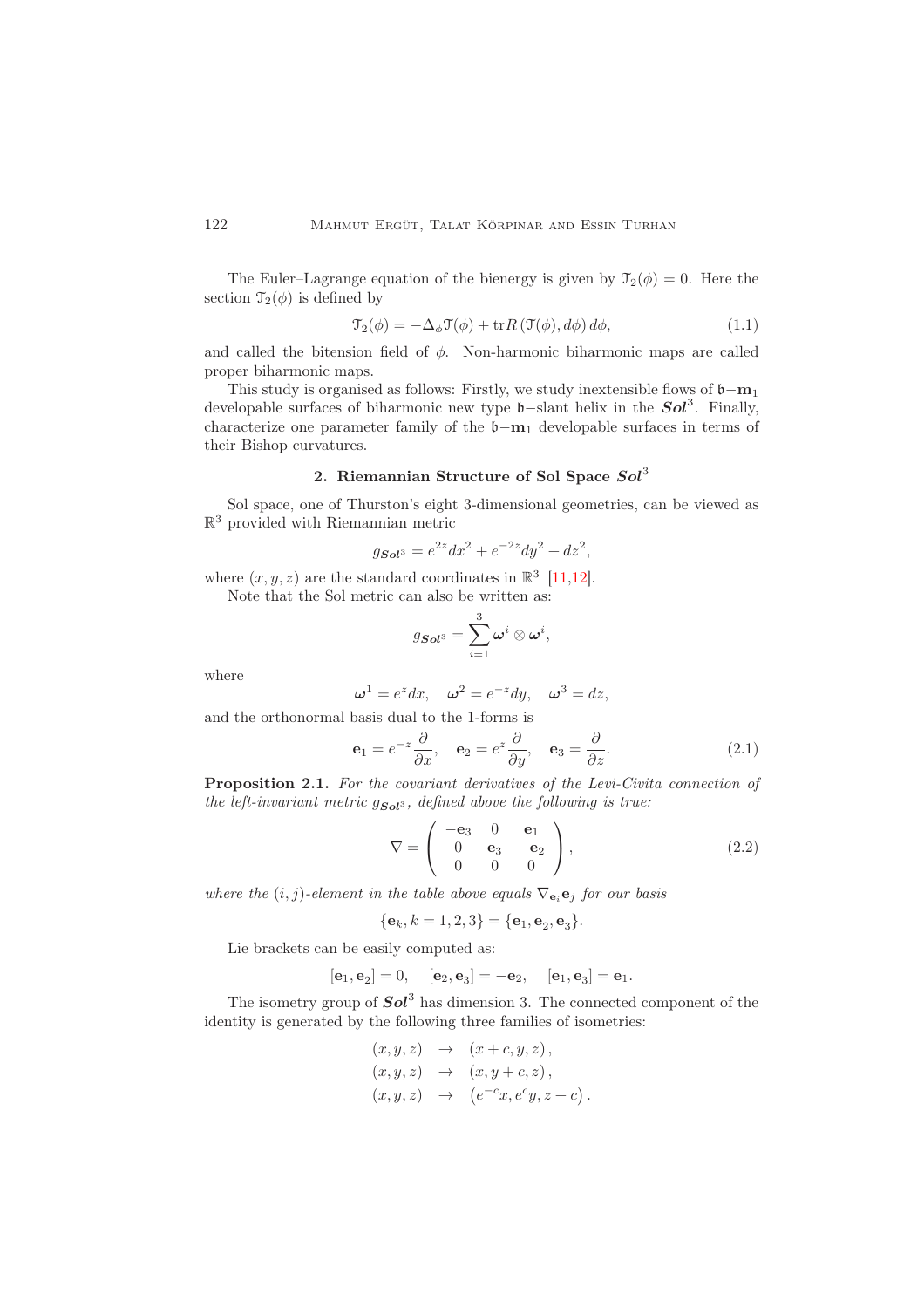# 3. Biharmonic New Type b−Slant Helices in Sol Space Sol<sup>3</sup>

<span id="page-2-0"></span>Assume that  $\{t, n, b\}$  be the Frenet frame field along  $\gamma$ . Then, the Frenet frame satisfies the following Frenet–Serret equations:

$$
\nabla_{\mathbf{t}} \mathbf{t} = \kappa \mathbf{n}, \n\nabla_{\mathbf{t}} \mathbf{n} = -\kappa \mathbf{t} + \tau \mathbf{b}, \n\nabla_{\mathbf{t}} \mathbf{b} = -\tau \mathbf{n},
$$
\n(3.1)

where  $\kappa$  is the curvature of  $\gamma$  and  $\tau$  its torsion [\[14](#page-7-4)[,15\]](#page-7-5) and

$$
g_{Sol^3}(\mathbf{t}, \mathbf{t}) = 1, g_{Sol^3}(\mathbf{n}, \mathbf{n}) = 1, g_{Sol^3}(\mathbf{b}, \mathbf{b}) = 1,
$$
  
\n
$$
g_{Sol^3}(\mathbf{t}, \mathbf{n}) = g_{Sol^3}(\mathbf{t}, \mathbf{b}) = g_{Sol^3}(\mathbf{n}, \mathbf{b}) = 0.
$$
\n(3.2)

The Bishop frame or parallel transport frame is an alternative approach to defining a moving frame that is well defined even when the curve has vanishing second derivative, [\[1\]](#page-6-2). The Bishop frame is expressed as

$$
\nabla_{\mathbf{t}} \mathbf{t} = k_1 \mathbf{m}_1 + k_2 \mathbf{m}_2,
$$
  
\n
$$
\nabla_{\mathbf{t}} \mathbf{m}_1 = -k_1 \mathbf{t},
$$
  
\n
$$
\nabla_{\mathbf{t}} \mathbf{m}_2 = -k_2 \mathbf{t},
$$
  
\n(3.3)

where

$$
g_{Sol^3}(\mathbf{t}, \mathbf{t}) = 1, g_{Sol^3}(\mathbf{m}_1, \mathbf{m}_1) = 1, g_{Sol^3}(\mathbf{m}_2, \mathbf{m}_2) = 1,
$$
 (3.4)  

$$
g_{Sol^3}(\mathbf{t}, \mathbf{m}_1) = g_{Sol^3}(\mathbf{t}, \mathbf{m}_2) = g_{Sol^3}(\mathbf{m}_1, \mathbf{m}_2) = 0.
$$

Here, we shall call the set  $\{t, m_1, m_1\}$  as Bishop trihedra,  $k_1$  and  $k_2$  as Bishop curvatures and  $\delta(s) = \arctan \frac{k_2}{k_1}, \ \tau(s) = \delta'(s)$  and  $\kappa(s) = \sqrt{k_1^2 + k_2^2}$ .

Bishop curvatures are defined by

$$
k_1 = \kappa(s) \cos \delta(s),
$$
  
\n
$$
k_2 = \kappa(s) \sin \delta(s).
$$

With respect to the orthonormal basis  $\{e_1, e_2, e_3\}$  we can write

$$
\mathbf{t} = t^1 e_1 + t^2 e_2 + t^3 e_3,
$$
  
\n
$$
\mathbf{m}_1 = m_1^1 \mathbf{e}_1 + m_1^2 \mathbf{e}_2 + m_1^3 \mathbf{e}_3,
$$
  
\n
$$
\mathbf{m}_2 = m_2^1 \mathbf{e}_1 + m_2^2 \mathbf{e}_2 + m_2^3 \mathbf{e}_3.
$$
\n(3.5)

**Theorem 3.1.**  $\gamma: I \longrightarrow Sol^3$  is a biharmonic curve according to Bishop frame if and only if

$$
k_1^2 + k_2^2 = constant \neq 0,
$$
  
\n
$$
k_1'' - [k_1^2 + k_2^2] k_1 = -k_1 [2m_2^3 - 1] - 2k_2 m_1^3 m_2^3,
$$
\n
$$
k_2'' - [k_1^2 + k_2^2] k_2 = 2k_1 m_1^3 m_2^3 - k_2 [2m_1^3 - 1].
$$
\n(3.6)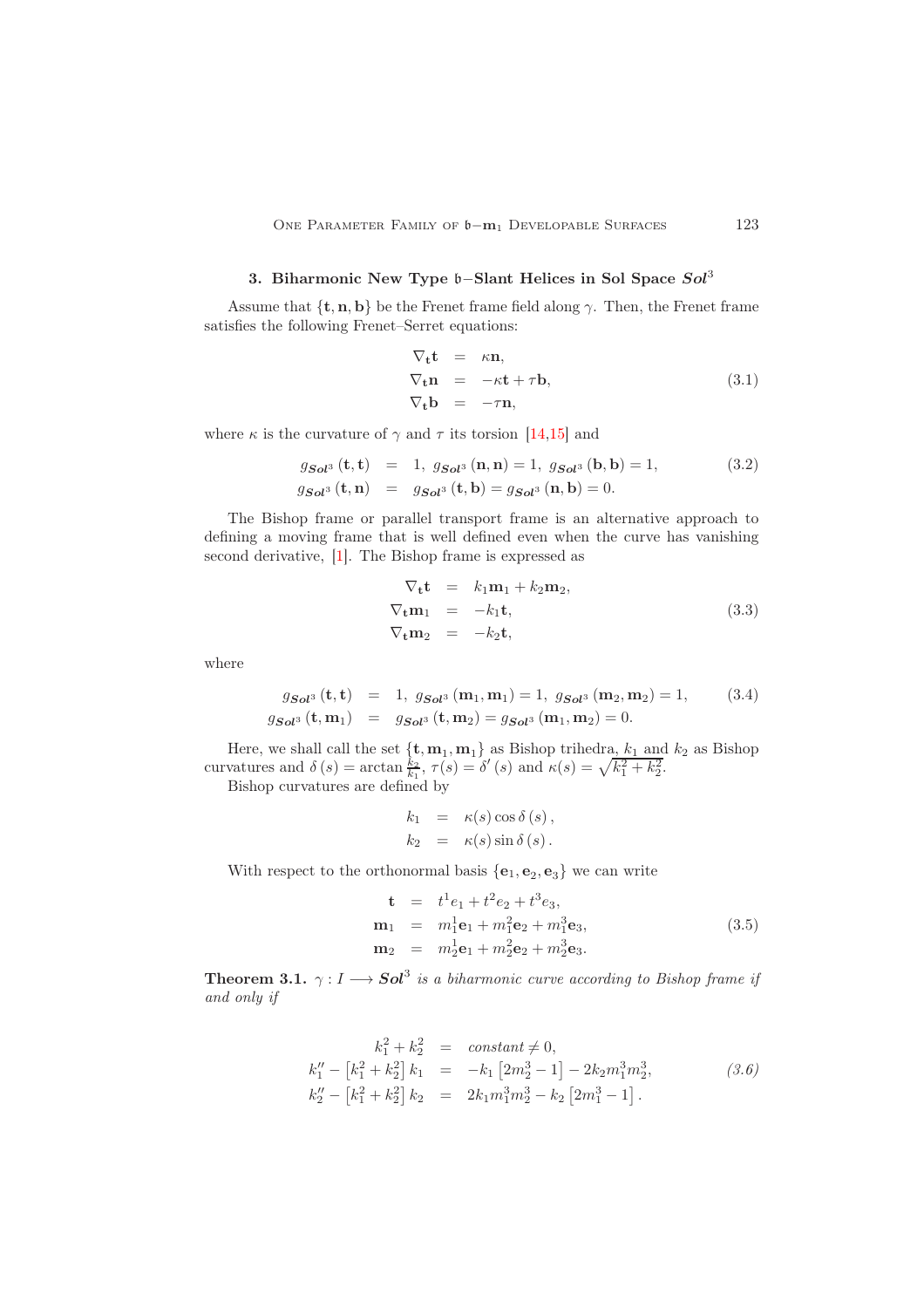**Definition 3.2.** A regular curve  $\gamma : I \longrightarrow Sol^3$  is called a new type slant helix provided the unit vector  $m_2$  of the curve  $\gamma$  has constant angle M with some fixed unit vector u,that is

$$
g_{\mathbf{Sol}^3}\left(\mathbf{m}_2\left(s\right),u\right)=\cos\mathcal{M}\text{ for all }s\in I.\tag{3.7}
$$

The condition is not altered by reparametrization, so without loss of generality we may assume that new type slant helices have unit speed. The new type slant helices can be identified by a simple condition on natural curvatures.

To separate a new type slant helix according to Bishop frame from that of Frenet- Serret frame, in the rest of the paper, we shall use notation for the curve defined above as new type b−slant helix.

We shall also use the following lemma.

**Lemma 3.3.** Let  $\gamma : I \longrightarrow Sol^3$  be a unit speed curve. Then  $\gamma$  is a new type b−slant helix if and only if

$$
k_1 = -k_2 \cot \mathcal{M}.\tag{3.8}
$$

In the light of above theorem, we express the following result without proof: **Theorem 3.4.** Let  $\gamma: I \longrightarrow Sol^3$  be a unit speed non-geodesic biharmonic new type  $\mathfrak{b}-\text{slant helix.}$  Then, the position vector of  $\gamma$  is

$$
\gamma(s) = \left[ \frac{\cos \mathcal{M}}{8_1^2 + \sin^2 \mathcal{M}} [-\mathcal{S}_1 \cos [\mathcal{S}_1 s + \mathcal{S}_2] + \sin \mathcal{M} \sin [\mathcal{S}_1 s + \mathcal{S}_2]] + \mathcal{S}_4 e^{-\sin \mathcal{M} s + \mathcal{S}_3} \right] \mathbf{e}_1
$$
  
+ 
$$
\left[ \frac{\cos \mathcal{M}}{8_1^2 + \sin^2 \mathcal{M}} [-\sin \mathcal{M} \cos [\mathcal{S}_1 s + \mathcal{S}_2] + \mathcal{S}_1 \sin [\mathcal{S}_1 s + \mathcal{S}_2]] + \mathcal{S}_5 e^{\sin \mathcal{M} s - \mathcal{S}_3} \right] \mathbf{e}_2
$$
  
+ 
$$
[-\sin \mathcal{M} s + \mathcal{S}_3] \mathbf{e}_3, \qquad (3.9)
$$

<span id="page-3-0"></span>where  $S_1, S_2, S_3, S_4, S_5$  are constants of integration, [\[7\]](#page-7-6).

# 4. Inextensible Flows of  $\mathfrak{b} - \mathfrak{m}_1$  Developable Surfaces of Biharmonic New Type b–Slant Helices in Sol Space Sol<sup>3</sup>

To separate a  $m_1$  developable according to Bishop frame from that of Frenet-Serret frame, in the rest of the paper, we shall use notation for this surface as  $\mathfrak{b} - \mathbf{m}_1$  developable.

The purpose of this section is to study  $\mathfrak{b}-m_1$  developable of biharmonic new type  $\mathfrak{b}$ -slant helix in  $Sol^3$ .

The  $\mathfrak{b}-\mathbf{m}_1$  developable of  $\gamma$  is a ruled surface

$$
\mathcal{D}_{new}(s, u) = \gamma(s) + u\mathbf{m}_1. \tag{4.1}
$$

**Definition 4.1.** A surface evolution  $\mathcal{D}_{new}(s, u, t)$  and its flow  $\frac{\partial \mathcal{D}_{new}}{\partial t}$  are said to be inextensible if its first fundamental form  $\{E, F, G\}$  satisfies

$$
\frac{\partial \mathbf{E}}{\partial t} = \frac{\partial \mathbf{F}}{\partial t} = \frac{\partial \mathbf{G}}{\partial t} = 0.
$$
 (4.2)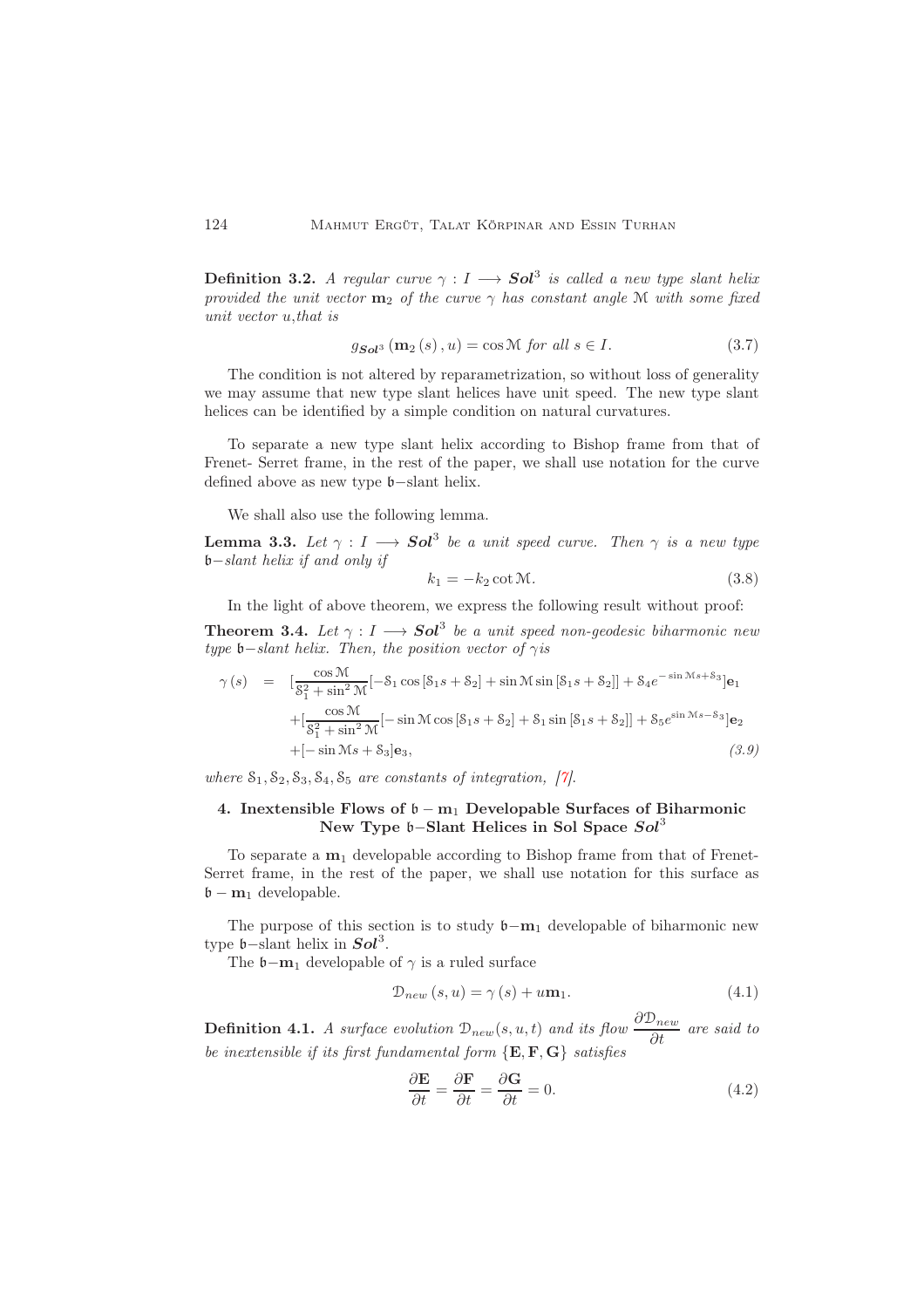Definition 4.2. We can define the following one-parameter family of developable ruled surface

$$
\mathcal{D}_{new}(s, u, t) = \gamma(s, t) + u \mathbf{m}_1(s, t).
$$
\n(4.3)

Hence, we have the following theorem.

Theorem 4.3. Let  $\mathcal{D}_{new}$  be one-parameter family of the b−m<sub>1</sub> developable of a unit speed non-geodesic biharmonic new type **b**−slant helix. Then  $\frac{\partial \mathcal{D}_{new}}{\partial t}$  is inextensible if and only if

$$
\frac{\partial}{\partial t}((1 - uk_1(t))\cos \mathcal{M}(t)\sin [\mathcal{S}_1(t)s + \mathcal{S}_2(t)])^2
$$
  
+
$$
\frac{\partial}{\partial t}((1 - uk_1(t))\cos \mathcal{M}(t)\cos [\mathcal{S}_1(t)s + \mathcal{S}_2(t)])^2
$$
  
= 
$$
-\frac{\partial}{\partial t}((1 - uk_1(t))\sin \mathcal{M}(t))^2,
$$
 (4.4)

**Proof:** Assume that  $\mathcal{D}_{new}(s, u, t)$  be a one-parameter family of the  $\mathfrak{b}-m_1$  developable of a unit speed non-geodesic biharmonic new type b−slant helix.

From our assumption, we get the following equation

$$
\mathbf{m}_2 = \sin \mathcal{M}(t) \sin \left[ \mathcal{S}_1(t) s + \mathcal{S}_2(t) \right] \mathbf{e}_1 + \sin \mathcal{M}(t) \cos \left[ \mathcal{S}_1(t) s + \mathcal{S}_2(t) \right] \mathbf{e}_2 + \cos \mathcal{M}(t) \mathbf{e}_3,
$$
\n(4.5)

where  $S_1, S_2$  are smooth functions of time.

On the other hand, using Bishop formulas  $Eq.(3.3)$  and  $Eq.(2.1)$ , we have

$$
\mathbf{m}_1 = \cos \left[ \mathbf{S}_1 \left( t \right) s + \mathbf{S}_2 \left( t \right) \right] \mathbf{e}_1 - \sin \left[ \mathbf{S}_1 \left( t \right) s + \mathbf{S}_2 \left( t \right) \right] \mathbf{e}_2. \tag{4.6}
$$

Using above equation and Eq. $(4.5)$ , we get

$$
\mathbf{t} = \cos \mathcal{M}(t) \sin \left[\mathcal{S}_1(t) s + \mathcal{S}_2(t)\right] \mathbf{e}_1 + \cos \mathcal{M}(t) \cos \left[\mathcal{S}_1(t) s + \mathcal{S}_2(t)\right] \mathbf{e}_2 - \sin \mathcal{M}(t) \mathbf{e}_3.
$$
\n
$$
\text{Furthermore, we have the natural frame } \{(\mathcal{D}_{new})_s, (\mathcal{D}_{new})_u\} \text{ given by}
$$
\n
$$
(4.7)
$$

$$
(\mathcal{D}_{new})_s = (1 - uk_1(t)) \cos \mathcal{M}(t) \sin [S_1(t) s + S_2(t)] \mathbf{e}_1 + (1 - uk_1(t)) \cos \mathcal{M}(t) \cos [S_1(t) s + S_2(t)] \mathbf{e}_2 - (1 - uk_1(t)) \sin \mathcal{M}(t)
$$

and

$$
(\mathcal{D}_{new})_u = \cos [\mathcal{S}_1(t) s + \mathcal{S}_2(t)] \mathbf{e}_1 - \sin [\mathcal{S}_1(t) s + \mathcal{S}_2(t)] \mathbf{e}_2 \tag{4.8}
$$

The components of the first fundamental form are

$$
\frac{\partial \mathbf{E}}{\partial t} = \frac{\partial}{\partial t} ((1 - uk_1(t)) \cos \mathcal{M}(t) \sin [\mathcal{S}_1(t) s + \mathcal{S}_2(t)])^2 \n+ \frac{\partial}{\partial t} ((1 - uk_1(t)) \cos \mathcal{M}(t) \cos [\mathcal{S}_1(t) s + \mathcal{S}_2(t)])^2 \n+ \frac{\partial}{\partial t} ((1 - uk_1(t)) \sin \mathcal{M}(t))^2,
$$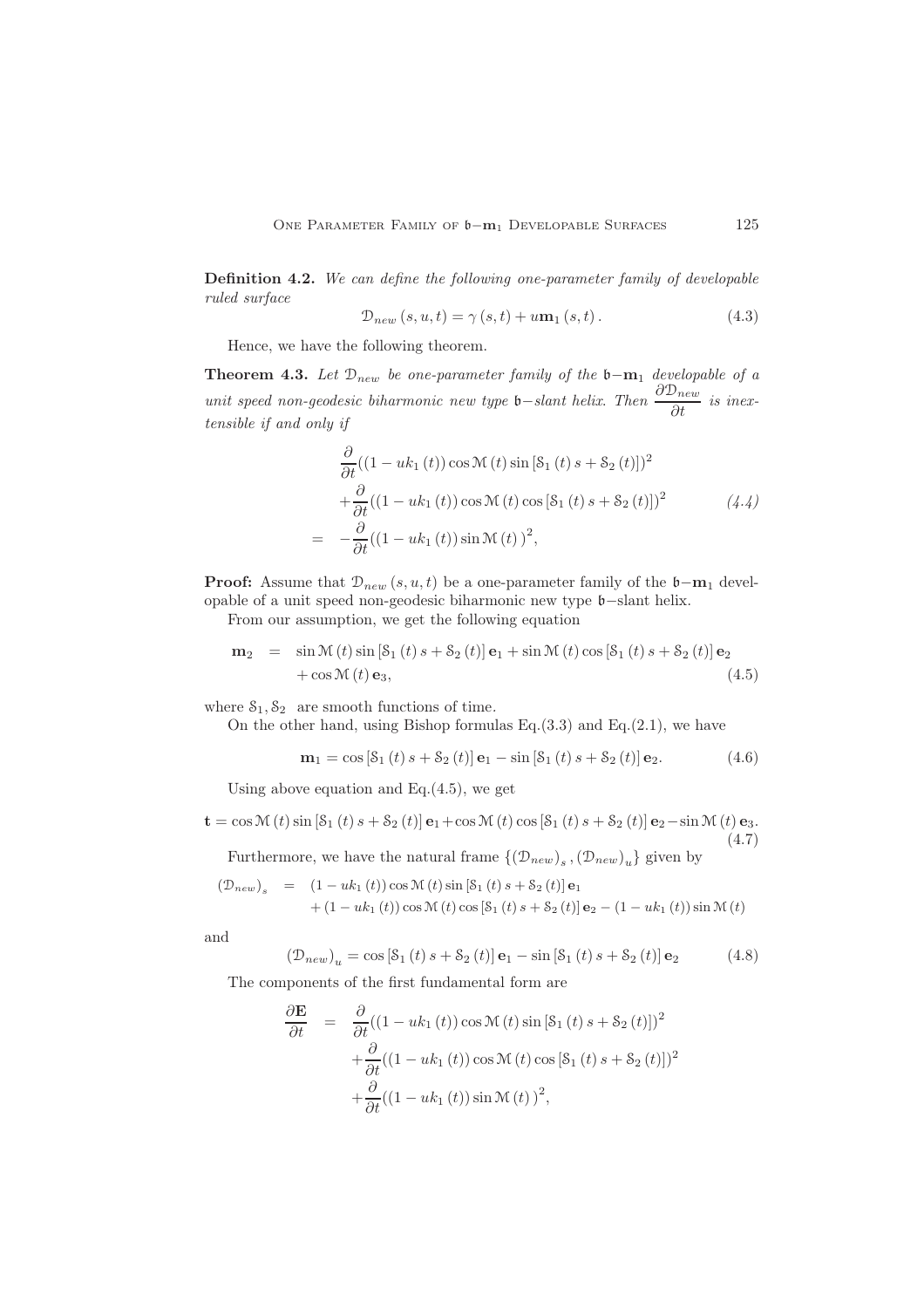$$
\begin{aligned}\n\frac{\partial \mathbf{F}}{\partial t} &= 0, \\
\frac{\partial \mathbf{G}}{\partial t} &= 0.\n\end{aligned}
$$
\n(4.9)

Hence,  $\frac{\partial \mathcal{D}_{new}}{\partial t}$  is inextensible if and only if Eq.(4.4) is satisfied. This concludes the proof of theorem.  $\Box$ 

Theorem 4.4. Let  $\mathcal{D}_{new}$  be one-parameter family of the b−m<sub>1</sub> developable surface of a unit speed non-geodesic biharmonic new type b−slant helix. Then, the parametric equations of this family are given by

$$
\mathbf{x}_{\mathcal{D}_{new}}(s, u, t) = -\frac{e^{\sin \mathcal{M}(t)s - \mathcal{S}_3(t)} \cos \mathcal{M}(t)}{\mathcal{S}_1^2(t) + \sin^2 \mathcal{M}(t)} \mathcal{S}_1(t) \cos [\mathcal{S}_1(t) s + \mathcal{S}_2(t)] \n+ \frac{e^{\sin \mathcal{M}(t)s - \mathcal{S}_3(t)} \cos \mathcal{M}(t)}{\mathcal{S}_1^2(t) + \sin^2 \mathcal{M}(t)} \sin \mathcal{M}(t) \sin [\mathcal{S}_1(t) s + \mathcal{S}_2(t)]] \n+ \mathcal{S}_4(t) e^{-\sin \mathcal{M}(t)s + \mathcal{S}_3(t)} + u \cos [\mathcal{S}_1(t) s + \mathcal{S}_2(t)], \qquad (4.10)
$$

$$
\mathbf{y}_{\mathcal{D}_{new}}(s, u, t) = -\sin \mathcal{M}(t) \frac{e^{-\sin \mathcal{M}(t)s + \mathcal{S}_3(t)} \cos \mathcal{M}(t)}{\mathcal{S}_1^2(t) + \sin^2 \mathcal{M}(t)} \cos \left[\mathcal{S}_1(t)s + \mathcal{S}_2(t)\right] \n+ \mathcal{S}_1(t) \frac{e^{-\sin \mathcal{M}(t)s + \mathcal{S}_3(t)} \cos \mathcal{M}(t)}{\mathcal{S}_1^2(t) + \sin^2 \mathcal{M}(t)} \sin \left[\mathcal{S}_1(t)s + \mathcal{S}_2(t)\right] \n+ \mathcal{S}_5(t) e^{\sin \mathcal{M}(t)s - \mathcal{S}_3(t)} - u \sin \left[\mathcal{S}_1(t)s + \mathcal{S}_2(t)\right],
$$

$$
\mathcal{Z}_{\mathcal{D}_{new}}(s, u, t) = -\sin \mathcal{M}(t) s + \mathcal{S}_3(t),
$$

where  $S_1, S_2, S_3, S_4, S_5$  are smooth functions of time.

**Proof:** The parametric equations of  $\mathcal{D}_{new}(s, u, t)$  can be found from (3.9), (4.3). This concludes the proof of Theorem.  $\Box$ 

We can use Mathematica in above theorem, yields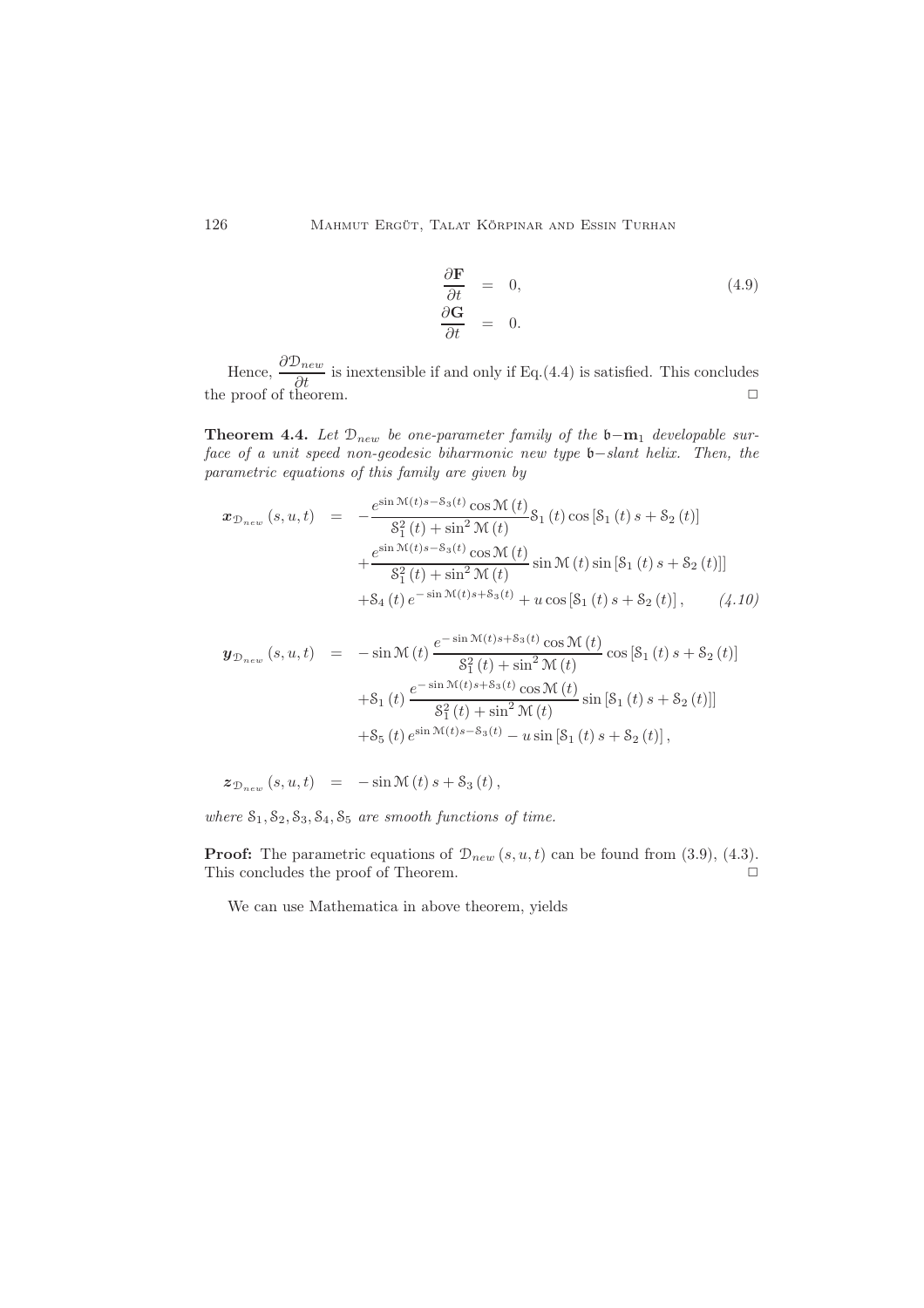

Fig. 2

Fig. 1,2: The equation (4.10) is illustrated colour Red, Blue, Purple, Orange, *Magenta, Cyan, Yellow, Green at the time t* = 1, *t* = 1.2, *t* = 1.4, *t* = 1.6, *t* = 1.8,  $t = 2, t = 2.2, t = 2.4, respectively.$ 

### Acknowledgments

The authors thank to the referee for useful suggestions and remarks for the revised version.

### <span id="page-6-0"></span>References

- <span id="page-6-2"></span>1. L. R. Bishop: There is More Than One Way to Frame a Curve, Amer. Math. Monthly 82 (3) (1975) 246-251.
- <span id="page-6-1"></span>2. R.M.C. Bodduluri, B. Ravani: Geometric design and fabrication of developable surfaces, ASME Adv. Design Autom. 2 (1992) , 243-250.